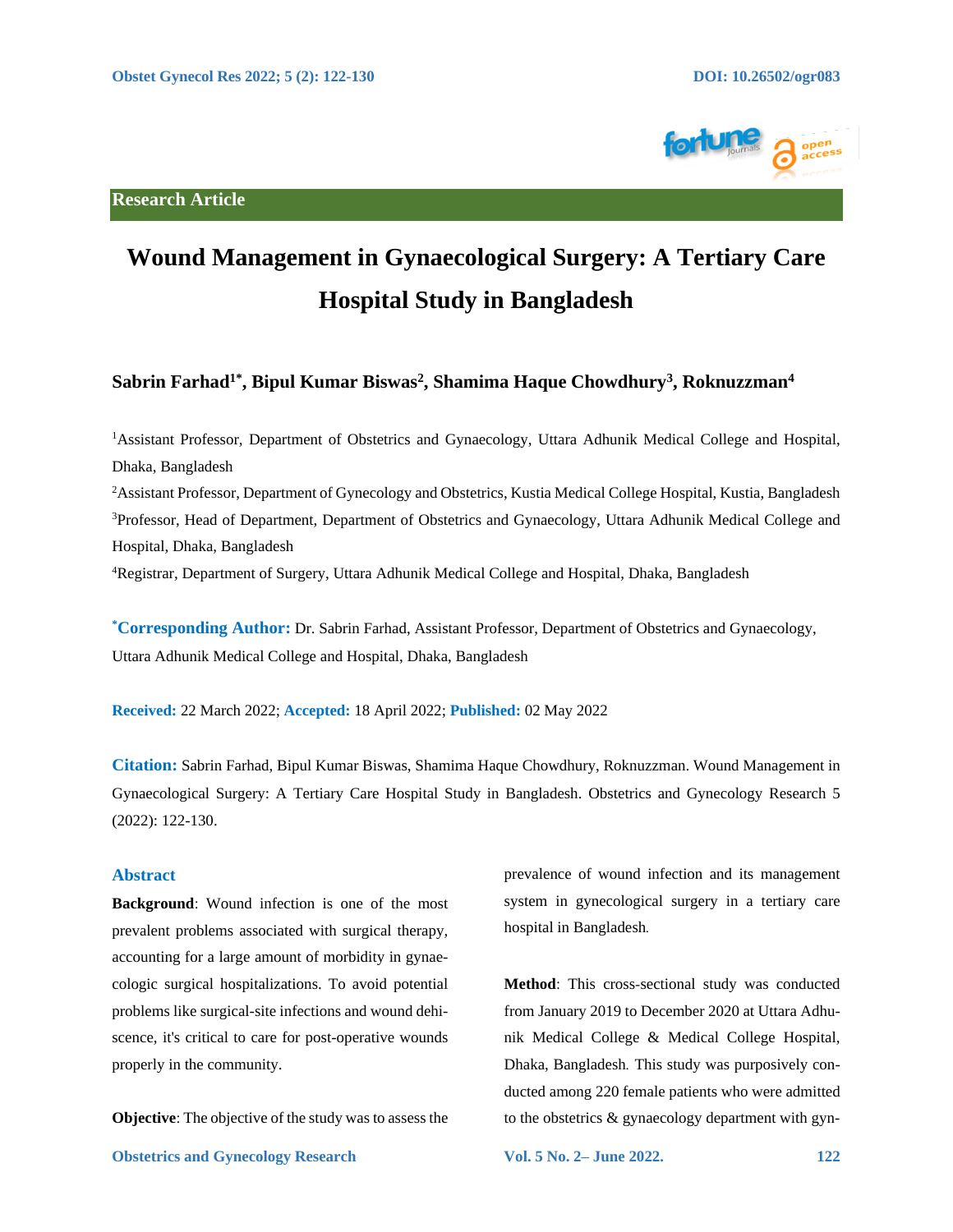aecological wounds & their infections*.* 

**Results**: Among 220 patients, 12.7*% of* patients were below 20 years old and the maximum number of patients (46.3%) were between 20 to 29 years old*.* 60*% of* patients' socioeconomic status was a middle-class state*.* The rate of antibiotic prophylaxis was higher (31%) in combined surgery patients, length of hospital stay was higher among vaginal surgery patients, rehospitalization was observed higher (29%) among abdominal surgery patients, and most repeated surgeries were found to be higher (24%) in abdominal surgery patients. Maximum patients (31.8%) had hypertension and minimum patients (3.86%) had fever on admission. Maximum patients (33%) had operative site infection and minimum patients (6%) had postoperative ileus.

**Conclusion**: Optimal surgical wound management is a crucial component of post-operative recovery, and health care practitioners should keep an eye on the progress of acute wound healing, prevent wound problems, and treat them correctly if they occur.

**Keywords:** Wound Management; Gynecological; Tertiary Care Hospital

#### **1. Introduction**

Surgical operations involving the female genital tract are handled by gynaecological surgery services. It also addresses the breasts and pelvic, as well as operations involving the uterus, its appendages, and urinary incontinence repair [1]. Hysterectomy is the most common gynecological procedure; others include tubal ligation, curettage, cystectomy, and salpingectomy [1, 2]. Every surgery has a risk of complications; prognosis depends on prompt diagnosis and timely

management [3]. Gynaecological surgeries can be diverse and include surgical site infections (SSIs), fever, upper respiratory infections (URI), urinary retention, urinary tract infections (UTI), and abdominal distension [4]. In such cases surgical site infections account for 0.5% to 15% of the total postoperative complications as most commonly encountered ones [5]. According to the WHO (World Health Organization report, it complicates 11.8 out of 100 surgical procedures in low as well as middle-income countries [6]. Acute wounds usually progress through an orderly sequential trajectory of hemostasis, maturation, proliferation, and remodeling [7]. After initial dermal tissue injury, hemostasis by platelet aggregation, fibrin clot formation, and subsequent coagulation pathways [8]. Early detection of wound complications is crucial to improving patients' quality of life and reducing hospital readmission [9]. In such cases, if antibiotic therapy is commenced, it should be administered based on the most likely causative organisms as well as the patient's allergy status, with consideration of local antibiotic resistance [10]. Cleaning of wounds can be performed with potable tap water [11]. Application of local dressings depends upon the wound characteristics and dressing features, like absorption capacity, adherence, and even cost-effectiveness [12].

A complication is an unintended consequence of surgery that has an adverse effect on the patient and would not have occurred if the surgery had been completed according to the procedures [13-15]. Many microbes (germs) reside in and on our bodies, as well as in our surroundings. Our bodies have built-in defenses against potentially harmful pathogens. Germs can penetrate the incision that a surgeon creates through the skin during an operation, causing a surgical wound infection. Unintentional or involuntary activities might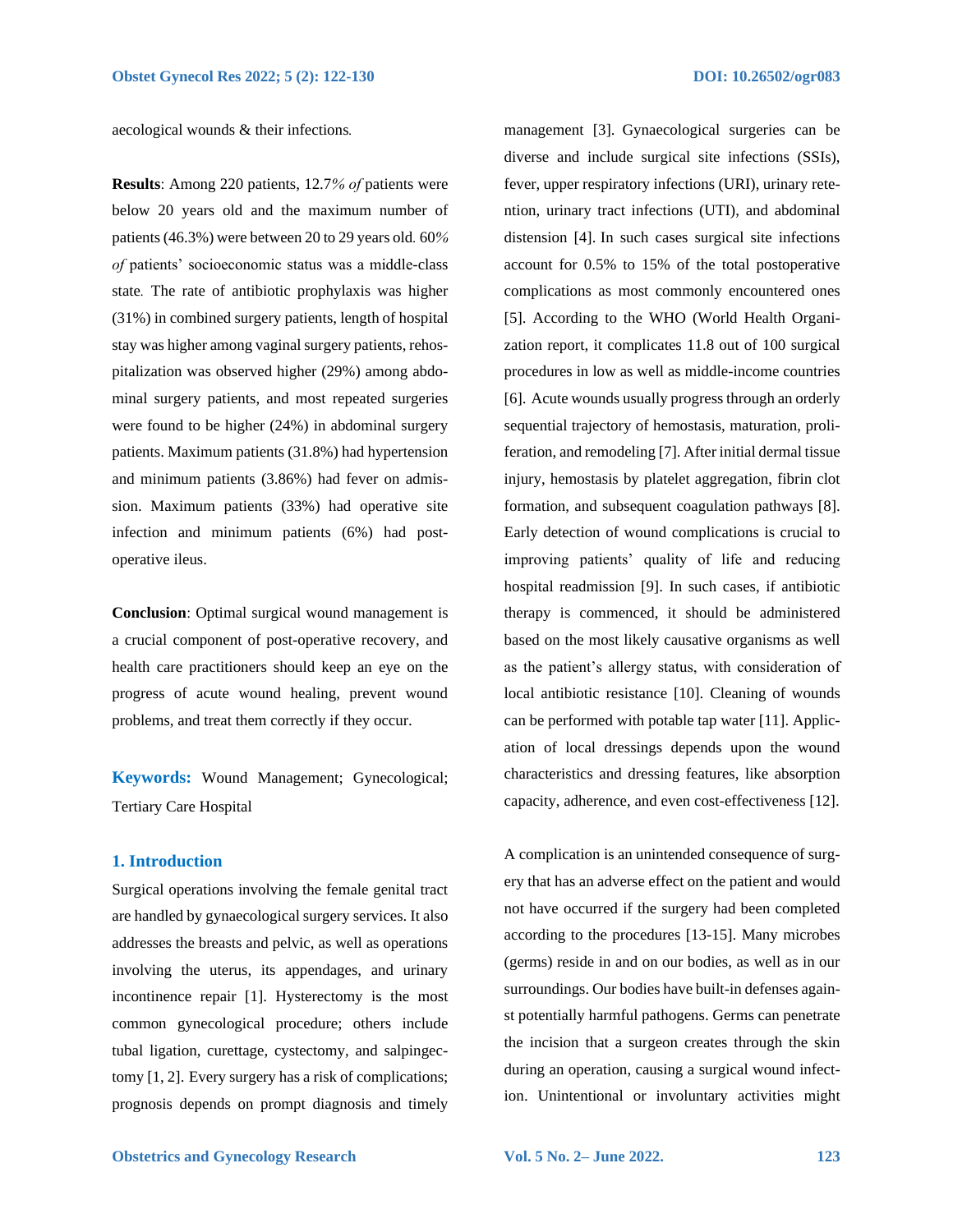result in an incident, which is defined as an event or scenario that could have caused or caused unnecessary harm [14, 15]. Surgical complications are a significant issue from a clinical, legal, and public health standpoint because of the financial burden they place on the healthcare system. Surgical problems in gynecological surgery are more common in some populations than others. The result of surgery is influenced by sociodemographic factors, comorbidities, medical history, indications for the procedure, and the surgeon's experience [16]. Because the danger of complications rises with the complexity of the surgical process and the surgeon's experience, accumulating surgical experience combined with preventative procedures can greatly minimize the rate of complications [17].

When compared to laparoscopic, abdominal, and vaginal hysterectomy, patients undergoing roboticassisted laparoscopic hysterectomy have a significantly lower risk of re-admission; additionally, the robotic technology has a lower rate of hospital stay and generates less bleeding, according to Martino et al. [18]. Surgical site infections are the most prevalent complication, occurring between 2.2 % and 10% of the time [19, 20], followed by transfusion (4%), pelvic abscesses (1.5%), reoperation (2%), and wound dehiscence (2%) [20]. Wound infection is one of the most prevalent problems associated with surgical treatment of patients, accounting for 8-10% of gynaecologic surgical hospitalizations and causing significant morbidity. From time to time, strategies for preventing wound infections have been proposed [21]. Despite numerous revisions to the protocols for the preoperative, intraoperative, and postoperative management of the patient, the increased prevalence of wound gape in the postoperative period poses a significant challenge to gynecologists. Given that all tertiary care hospitals adhere to the same basic norms, a cross-sectional study was conducted to determine the prevalence of wound infection and its management system in the postoperative period.

#### **1.1 Objective**

The objective of the study was to assess the prevalence of wound infection and its management system in gynecological surgery in a tertiary care hospital in Bangladesh*.*

# **2. Materials and Methods**

**2.1 Type of study**

A cross-sectional study.

#### **2.2 Place of study**

Uttara Adhunik Medical College & Medical College Hospital**.**

**2.3 Period of study** January 2019 to December 2020.

**2.4 Sample size**

220 female Patients.

**2.5 The procedure for collecting and analyzing data**  Data were entered in the computer using SPSS (Statistical Package for Social Science) version 21.0. The level of significance was considered as a "P" value less than 0.05 and double-checked before analysis.

### **3. Results**

Table 1 showed the demographic characteristics of the participants of the study. Among 220 patients, 28(12.7%) patients were below 20 years old and the maximum number of patients 102(46.3%) were between 20 to 29 years old. Their marital status, residence, live births, number of abortions are stated

**Obstetrics and Gynecology Research Vol. 5 No. 2– June 2022. 124**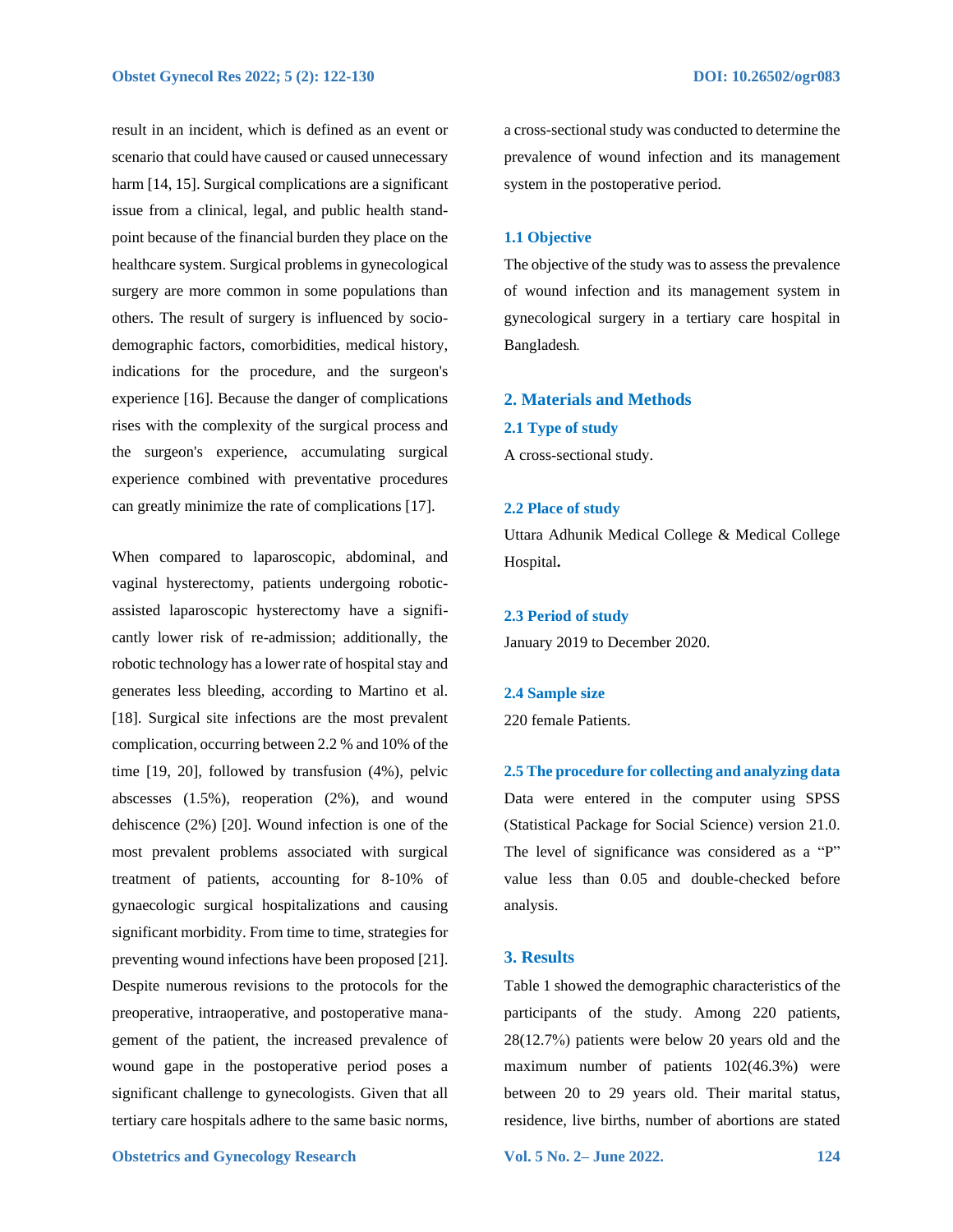below. And 116(60%) patients' socioeconomic status was a middle-class state**.** Table 2 showed the status of the morbidity associated with wound infection. In our study, there were 3 types of surgeries classified among patients (Abnormal surgery, vaginal surgery, and combined surgery). The rate of antibiotic prophylaxis was higher (31%) in combined surgery patients, length of hospital stay was higher among vaginal surgery patients, rehospitalization was observed higher (29%) among abdominal surgery patients, and most repeated surgeries were found to be higher (24%) in abdominal surgery patients. Table 3 showed the status of the various coexisting risk factors in wound infection cases. Maximum patients (31.8%) had hypertension and minimum patients (3.86%) had fever on admission. Table 4 showed the hospital stay of the patients is shown. Here, maximum patients (39.4%) stayed 15-21 days. Minimum patients (1.7%) stayed below 7 days in the hospital. Figure IV shows the type of gynecological surgery complications. Here, maximum patients (33%) had operative site infection and minimum patients (6%) had postoperative ileus.

| <b>Variables</b>      | $\mathbf n$       | $\overline{\frac{0}{0}}$ |  |  |
|-----------------------|-------------------|--------------------------|--|--|
| Age group             |                   |                          |  |  |
| $<$ 20 yrs.           | 28                | 12.7                     |  |  |
| 20-29 yrs.            | 102               | 46.3                     |  |  |
| 30-39 yrs.            | 48                | 21.8                     |  |  |
| 40-49 yrs.            | 24                | 11.0                     |  |  |
| $\geq 50$ yrs.        | $\overline{18}$   | 8.2                      |  |  |
| <b>Marital status</b> |                   |                          |  |  |
| Stable                | 103               | 46.8                     |  |  |
| Unstable              | 117               | 53.1                     |  |  |
| <b>Residence</b>      |                   |                          |  |  |
| Urban                 | 172               | 78.1                     |  |  |
| Rural                 | 48                | 21.8                     |  |  |
| <b>Live Birth</b>     |                   |                          |  |  |
| No deliveries         | 87                | 39.5                     |  |  |
| At least one birth    | 133               | 60.5                     |  |  |
| <b>Abortions</b>      |                   |                          |  |  |
| Yes                   | 39                | 17.7                     |  |  |
| $\rm No$              | 181               | 82.3                     |  |  |
| Socioeconomic state   |                   |                          |  |  |
| <b>Lower Class</b>    | 48                | 34.3                     |  |  |
| <b>Middle Class</b>   | $\frac{116}{116}$ | 60.0                     |  |  |
| <b>Upper Class</b>    | 56                | 5.7                      |  |  |

**Table 1:** Demographic characteristics of the study population **(**N**=**220**).**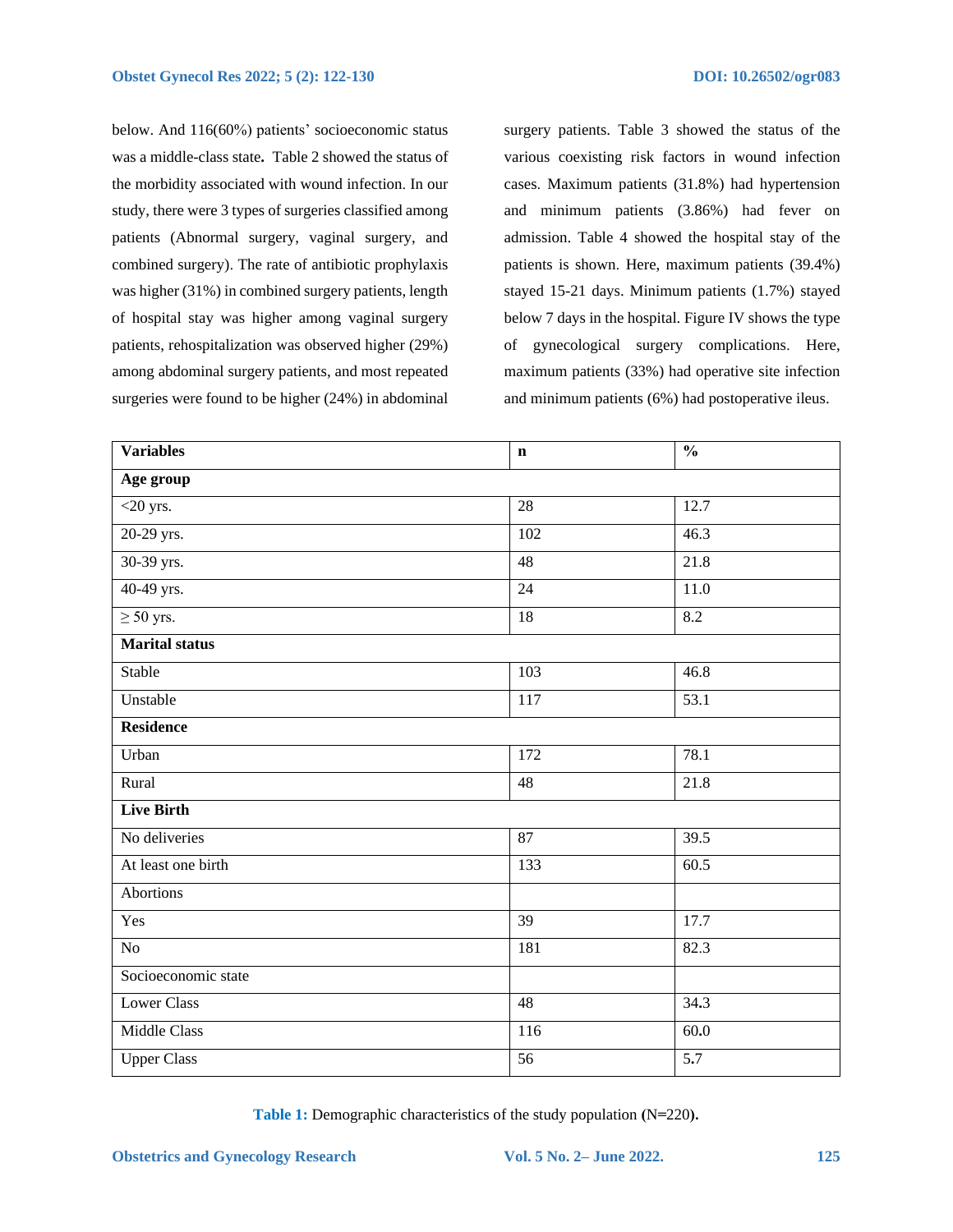

**Figure 1:** Participants Age-wise Group.

| <b>Variables</b>              | <b>Abdominal surgery</b> | <b>Vaginal surgery</b> | <b>Combined Surgery</b> | <b>P-Value</b> |
|-------------------------------|--------------------------|------------------------|-------------------------|----------------|
| Antibiotic prophylaxis (%)    | 21.0                     | 17.0                   | 31.0                    | 0.071          |
| Length of stay (Avg.) in days |                          |                        | n                       | 0.415          |
| Rehospitalization             | 29.0                     | 17.0                   | 9.0                     | 0.082          |
| Repeat surgery                | 24.0                     | 13.0                   | 1.0                     | 0.013          |

**Table 2:** Morbidity associated with wound infection (N=220).

| <b>Risks Factors</b>    | $\frac{0}{0}$ | <b>P-Value</b> |
|-------------------------|---------------|----------------|
| <b>Nil</b>              | 53.2          | 0.544          |
| Hypertension            | 31.8          | 0.011          |
| <b>GDM/overt DM/IGT</b> | 8.97          | 0.116          |
| <b>PROM</b>             | 6.63          | 0.968          |
| Fever on admission      | 3.86          | 0.231          |

**Table 3:** Various coexisting risk factors in wound infection cases.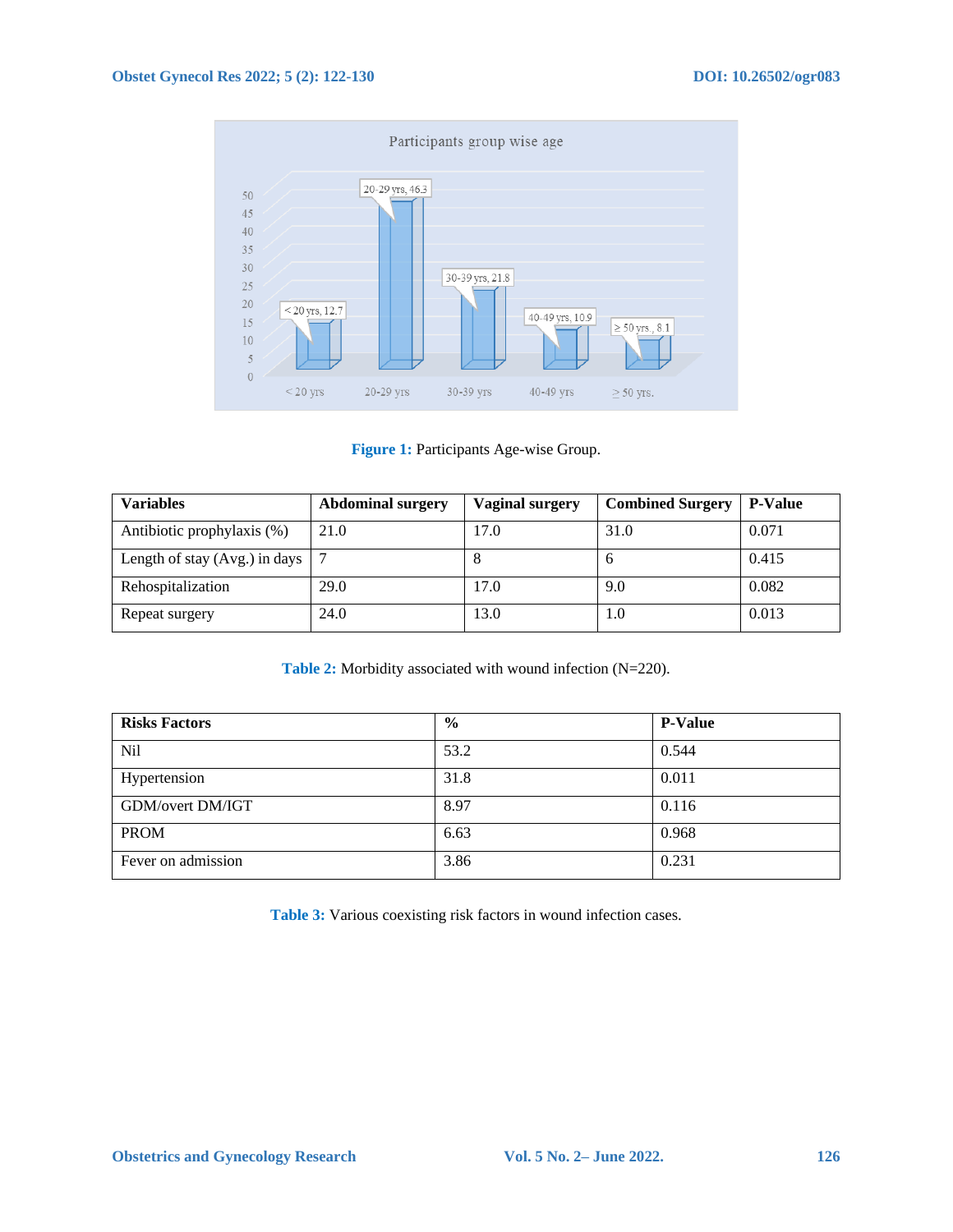

**Figure 2:** Various coexisting risk factors in wound infection cases.

| Hospital stay (days) | $\frac{0}{0}$ | <b>P-value</b> |
|----------------------|---------------|----------------|
| $0-7$ days           | 1.7           | 0.432          |
| 8-14 days            | 24.5          | 0.235          |
| $15-21$ days         | 39.4          | 0.014          |
| 22-28 days           | 31.5          | 0.117          |
| 29-35 days           | 2.9           | 0.803          |

**Table 4:** Hospital stay for wound healing (N=220).



**Figure 3:** Hospital stay for wound healing.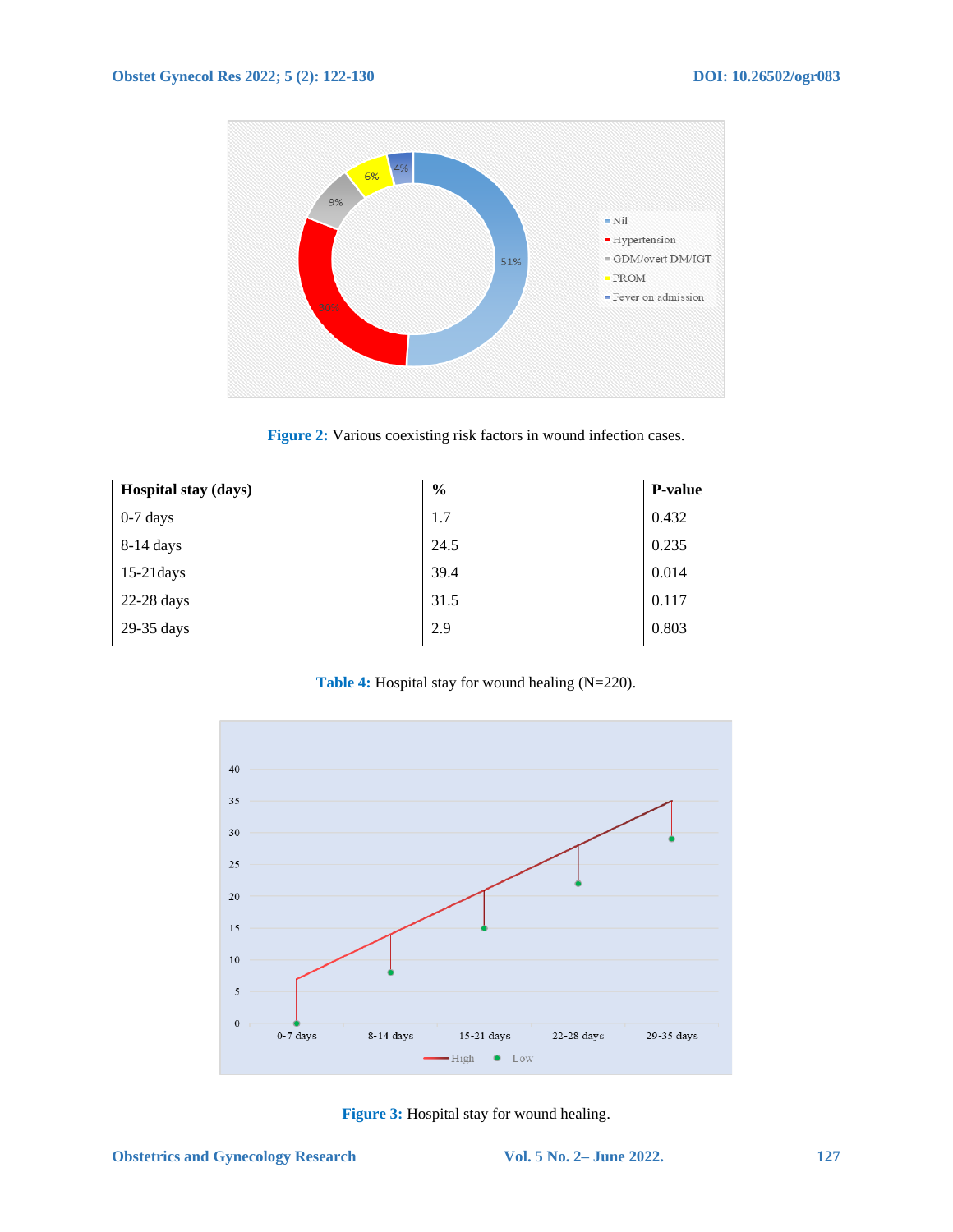

**Figure 4:** Type of gynecological surgery complications.

# **4. Discussion**

One of the most common consequences of gynaecologic surgery is wound infection. Its prevalence is linked to the highest rate of reoperation, the longest stay in the hospital, and the biggest cost rise of any postoperative gynaecologic complication [16]. Adequate postoperative surgical wound care is critical for avoiding complications such as surgical-site infections (SSIs), wound dehiscence, and hematomas. General practitioners have a crucial role in managing patients' postoperative wounds in the community, and it's critical to understand the principles of postoperative wound treatment in order to reduce the risk of wound complications. The operating surgeon has a problem in the form of postoperative wound infection. The increasing occurrence of wound dehiscence has harmed the field of surgery's success in terms of developments in surgical methods and the easy availability of surgery as a therapy option. Wound healing is a complicated process that is influenced by both internal and environmental influences. Comorbidities such as diabetes and hypertension are caused by internal factors. Wound infection, typical suturing procedures, suture materials, and wound care are examples of external variables. Preoperative preparation, postoperative wound care, suture materials, and suturing methods or practice vary from one institute to the next. Varied institutes have different practices when it comes to changing dressings after surgery. The standard procedure is to replace the dressing on the second and third postoperative days. Wound cellulitis and seroma formation are the most common infections. These issues usually appear within the 3-5 postoperative days. Adequate assessment of postsurgical infectious morbidity necessitates meticulous follow-up of outpatient records and readmission tracking, which may not occur at the same facility as the main treatment. Antibiotic and antimicrobial prophylaxis for vaginal procedures has been shown to reduce infectious morbidity. Hemself et al. [22] found that only 8% of women undergoing vaginal hysterectomy who were administered cefoxitin developed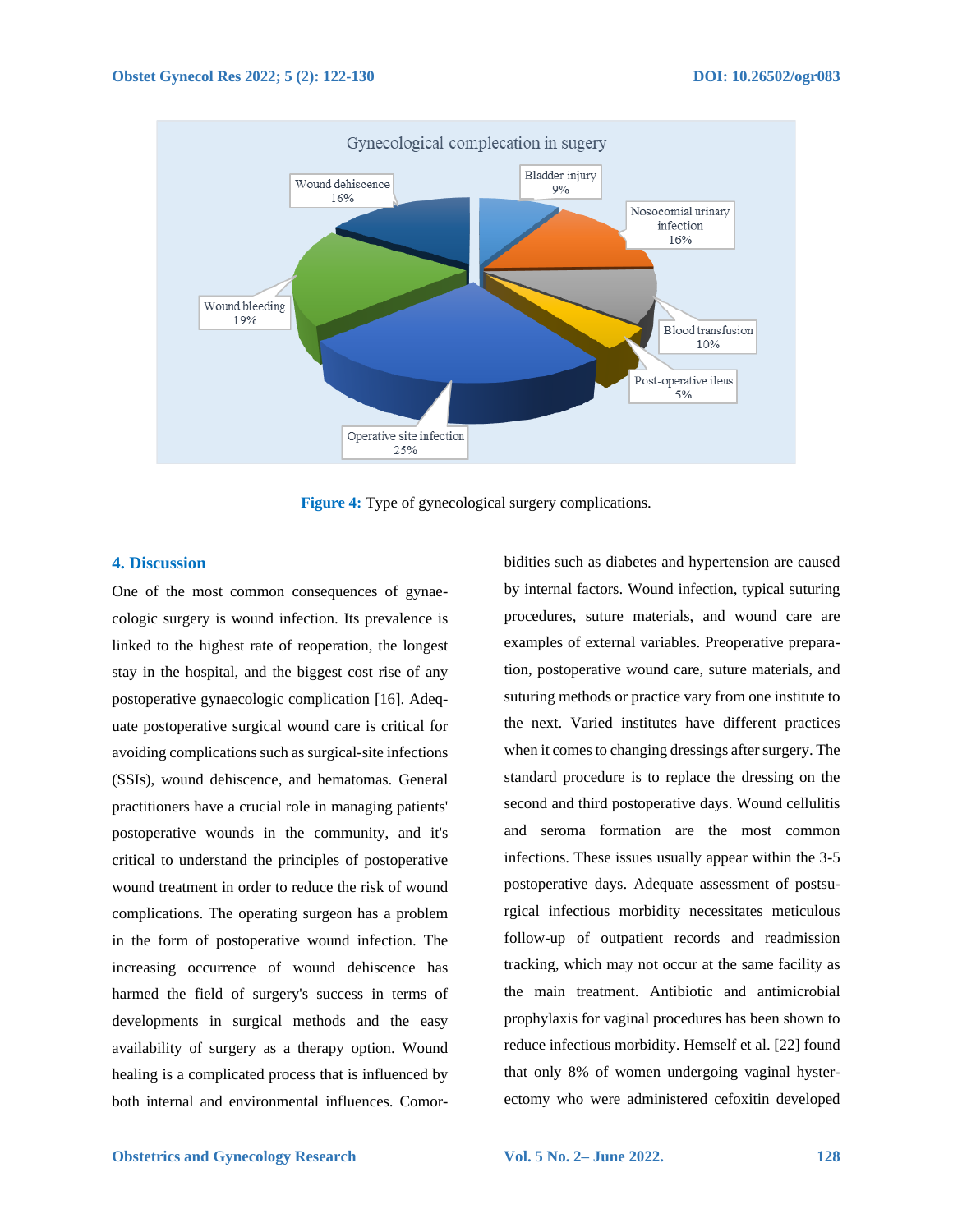the significant postoperative infection, compared to 57 percent of women who were given placebo in a prospective, randomized, double-blind research. Age, obesity, nutritional status, preoperative medical disorders like anemia, diabetes, jaundice, use of steroids, poor intraoperative preparation, emergency or elective surgeries, duration and type of surgeries, postoperative wound site contamination wound infection [18]. A careful examination and meticulous evaluation of the physiological requirements for wound healing will help you understand why certain wounds heal rapidly and others take longer [19]. Appropriate surgical attire and regular hand washing, as well as acceptable theater cleanliness, are thought to be important factors in avoiding infections, according to scientists. Regardless of the wound healing mechanism, the goals of post-operative wound care are to ensure that the wound heals quickly, without problems, and with the greatest functional and aesthetic results possible [19]. Wound borders should be well approximated in wounds that are intended to heal through primary healing.

# **5. Conclusion**

Optimal surgical wound management is a crucial component of post-operative recovery, and health care practitioners should keep an eye on the progress of acute wound healing, prevent wound problems, and treat them correctly if they occur. The prompt assessment of the wound, adequate washing and dressing, and early diagnosis and intervention of wound complications are all important aspects of postoperative wound management.

## **References**

1. Coelho SM, Perez Ede L, Lins CD, et al. Epidemiological profile and postoperative complications of women undergoing gynecological surgery in a reference center in the northern Brazilian legal amazon. Rev Col Bras Cir 42 (2015): 372-375.

- 2. Barbosa G, Garnica L. Prevalencia de complicacionesy factores predisponentes en cirugía ginecológica por patología benigna en el hospital universitario San Ignacio: Bogotá, Colombia. Rev Chil Obstet Ginecol 80 (2015): 456-461.
- 3. Ortiz-Martínez RA, Betancourt-Cañas AJ, Bolaños-Ñañez DM, et al. Prevalence of surgical complications in gynecological surgery at the Hospital Universitario San José in Popayán, Colombia. 2015. Rev. Fac. Med 66 (2018): 529-535.
- 4. Bahadur A, Mundhra R, Kashibhatla J, et al. Intraoperative and Postoperative Complications in Gynaecological Surgery: A Retrospective Analysis. Cureus 13 (2021): e14885.
- 5. Bangal VB, Borawake SK, Shinde KK, et al. Study of surgical site infections following gynaecological surgery at tertiary care teaching hospital in rural India. Int J Biomed Res 5 (2014): 113-116.
- 6. World Health Organization 2016: Global guidelines on the prevention of surgical site infection (2016).
- 7. Barbul A. Wound healing. In: Brunicardi FC, Andersen DK, Billiar TR et al (eds) Schwartz's principles of surgery, Eighthth edn. The McGraw-Hill Companies, Inc, Columbus (2005): 165-182
- 8. Nicks BA, Ayello EA, Woo K, et al. Acute wound management: revisiting the approach to assessment, irrigation, and closure